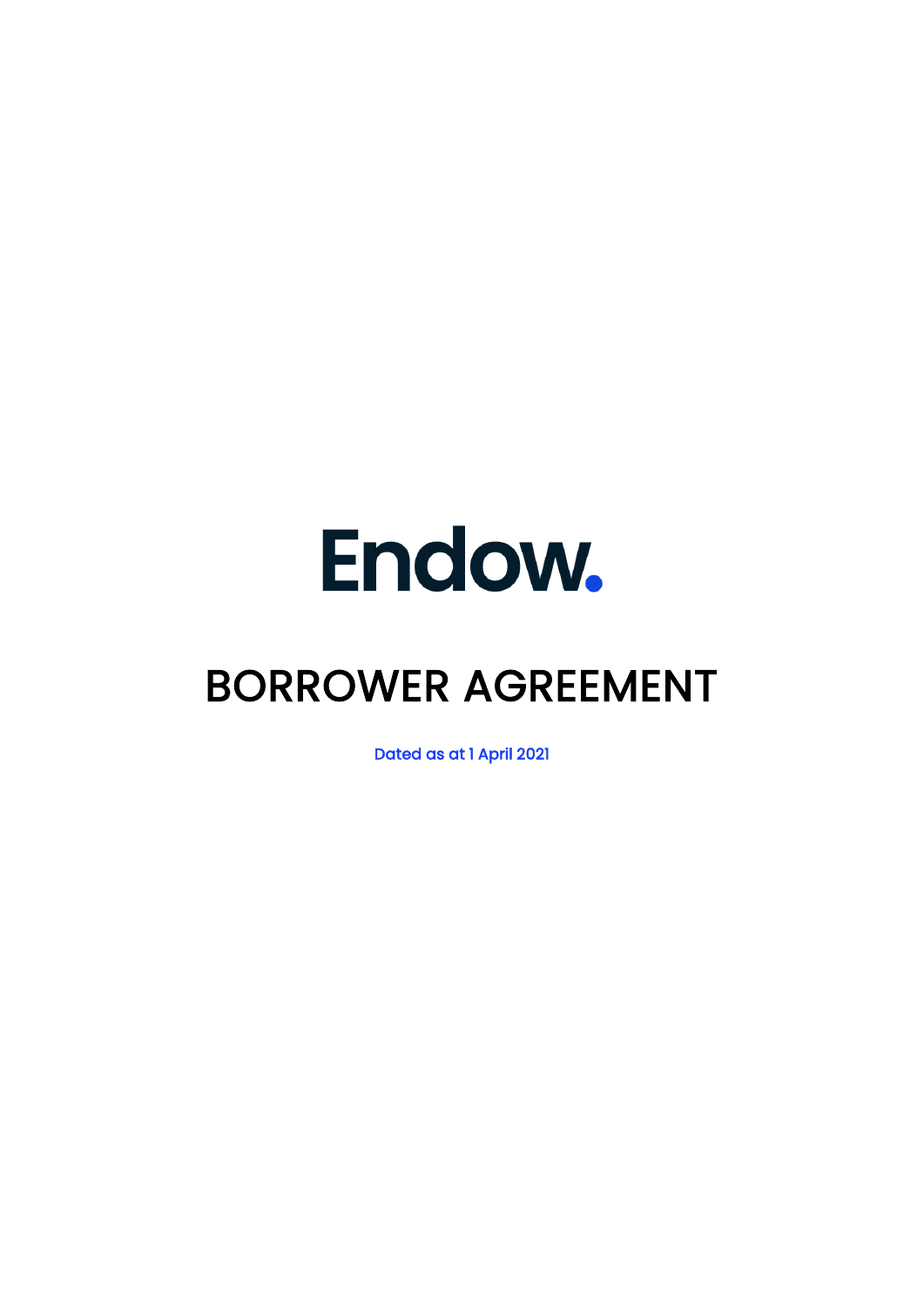#### INTRODUCTION

- 1. This Borrower Agreement, together with the Terms and Conditions and your Loan Documents govern your participation as a Borrower (also you or your) through the Service provided by Endow.
- 2. By applying to be a Borrower and Endow accepting your application, this agreement binds you, us and the Trustee for so long as you remain a Borrower through the Service or until all Loans in which you have an interest have been terminated or expired in accordance with their terms.

#### **DEFINITIONS**

- 3. The terms 'we', 'us', and 'our' are a reference to Endow
- 4. The terms 'you' and 'your' are a reference to you, as a Borrower.
- 5. Unless otherwise stated, the following terms will have the following meanings:

AML/CFT Act means the Anti-Money Laundering and Countering Financing of Terrorism Act 2009.

Associated Persons has the meaning given to it in section 12 of the FMCA.

Board of Directors means the board of directors of Endow.

Borrower means a person or entity who has been accepted as a borrower by us.

Borrower Agreement means the agreement which applies between you, us, and the Trustee when you take out a Loan.

Borrower Disclosure means the disclosure document provided to the Borrower for the purposes of the CCCFA.

Borrower Documents means the combination of the Borrower Agreement, Terms and Conditions, Loan Offer, Loan Documents, Declaration of Trust, and any other agreement entered into between you, us, and the Trustee in connection with a Loan.

CCCFA means the Credit Contracts and Consumer Finance Act 2003.

Clearing Account means the bank account operated by us on behalf of the Trustee into which payments received will be deposited, and from which payments and deductions in relation to RWT may be made, in relation to the provision of the Service.

Commission means the fee payable by the Borrower to us to aEndownister the Loan on behalf of the Investors.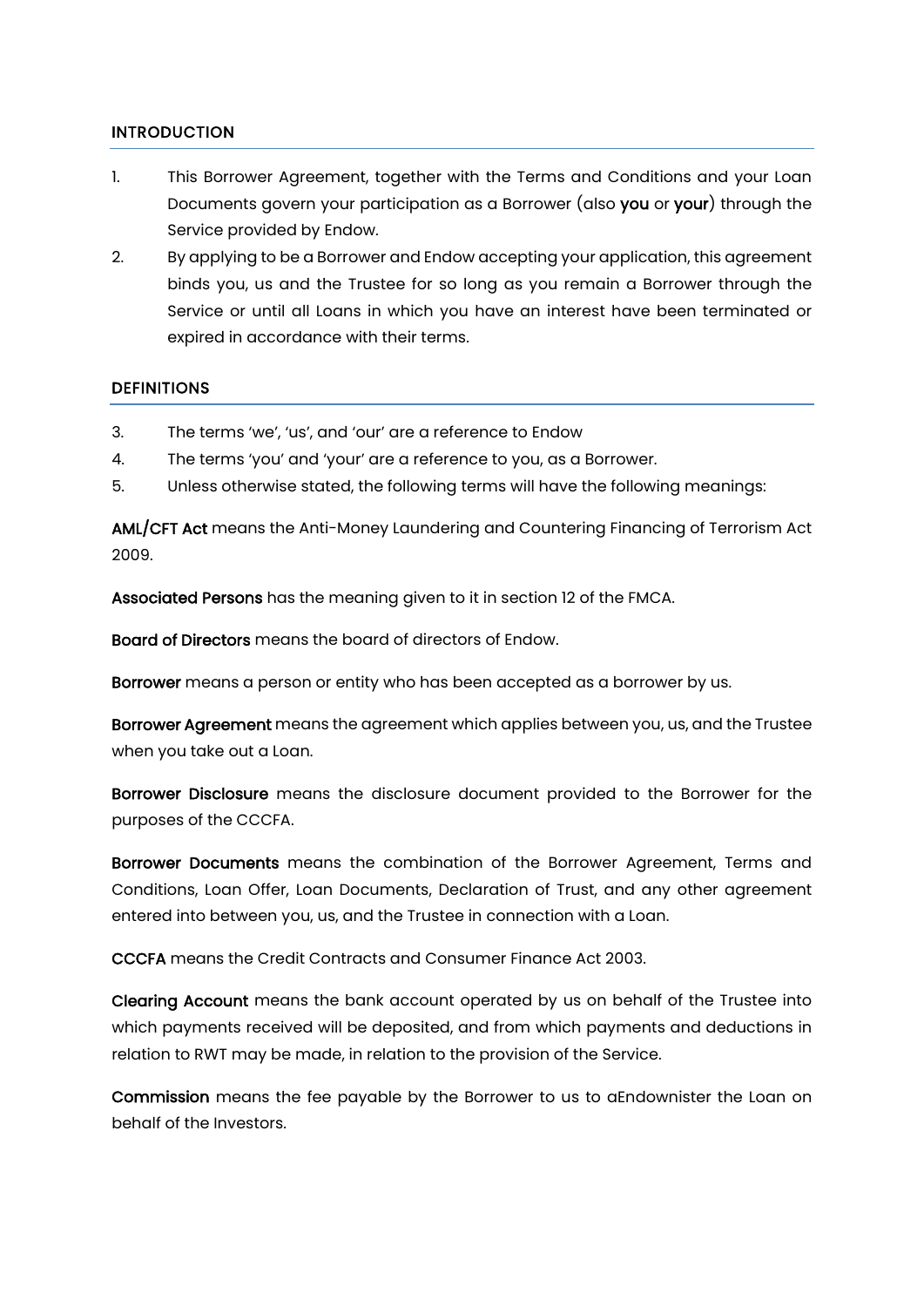Declaration of Trust means the declaration between the Trustee and the Investors in relation to the Service.

Endow/we/us means Endow Limited.

Fee Schedul means the schedule attached to the Investor Agreement and Borrower Agreement and as published on our Website which sets out the fees and charges payable by Investors and Borrowers.

FMA means the Financial Markets Authority.

FMCA means the Financial Markets Conduct Act 2013.

Guarantor means a guarantor in relation to a Loan.

Initially Funded Loan means a Loan which is funded by an Initial Funder(s).

Initial Funder means an investor who funds a Loan.

IRD means the New Zealand Inland Revenue Department.

Investment Authority means the investment authority an Investor provides to make an Offer to invest in a Loan.

Investor means a person or entity who has been accepted as an investor by us and includes us and an Initial Funder, where the context requires.

Investor Account means the account held within the trust account operated by the Trustee for each and every Investor.

Investor Agreement means the investor agreement which applies between you, us, and the Trustee in connection with your participation in a Loan via the Service.

Investor Documents means the combination of the Investor Agreement, Terms and Conditions, Declaration of Trust, and any other agreement entered into between you, us, and the Trustee in connection with your participation in a Loan via the Service.

Listing Period means the ten working day period of time that the Loan Application is available for subscription.

Loan means a loan to a Borrower from the Trustee on behalf of participating Investors and any rights under a guarantee (if any).

Loan Application means the Borrower's application for a Loan.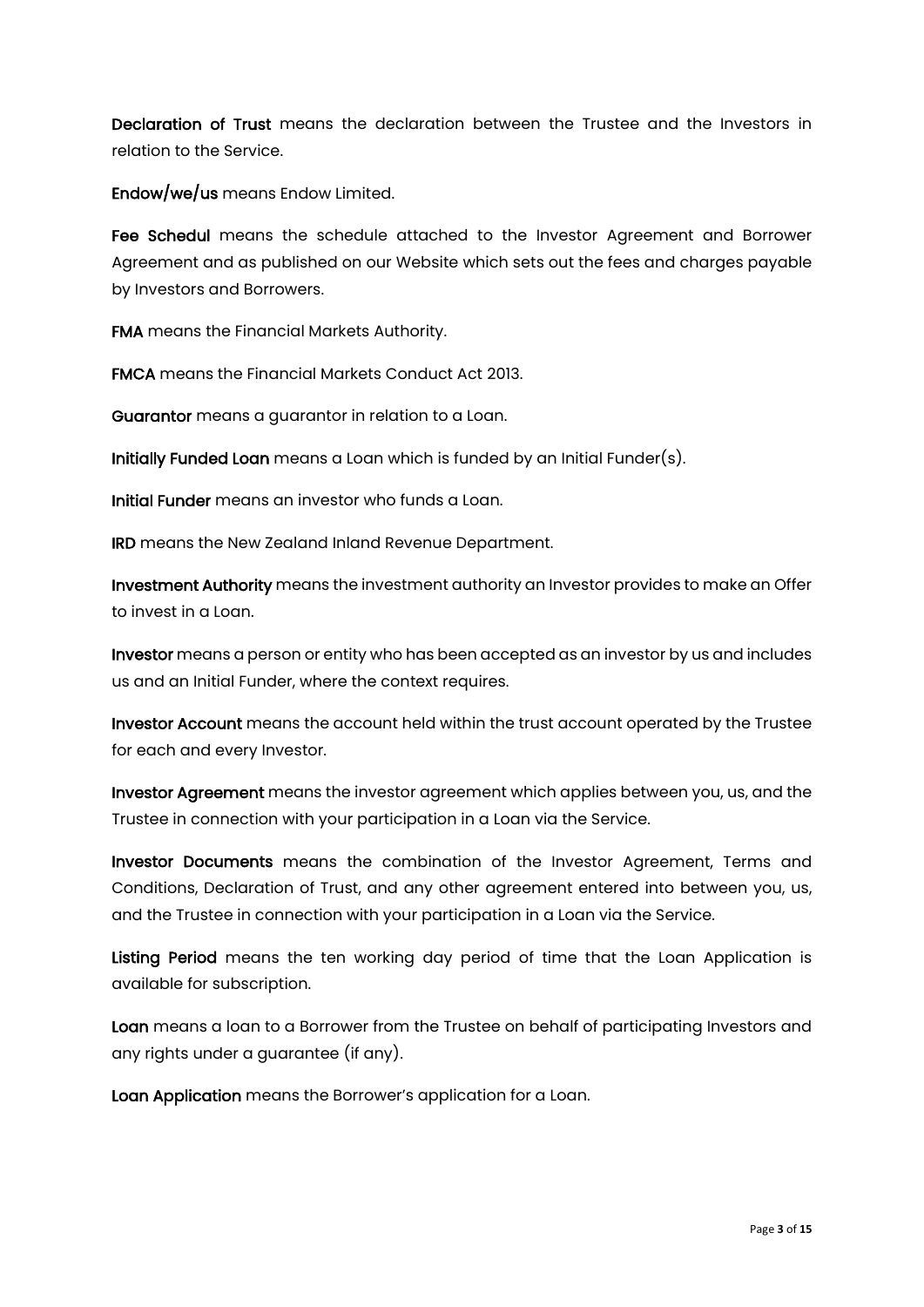Loan Documents means a combination of the Loan Offer and the Loan and security documentation signed by a Borrower and/or Guarantor as detailed in the Loan Offer prior to the advancement of a Loan and granted in favour of the Trustee.

Loan Information Sheet means the document outlining details of the investment including Borrower and Guarantor information, Loan information, interest rates, security provided, listing period, valuation of the security property provided by us to the Investor and, if relevant, confirmation that the Loan is an Initially Funded Loan.

Loan Offer means the document issued by us to a Borrower outlining the terms and conditions of the Loan and required security.

Member means a Borrower or an Investor.

Nominated Account means the account with a bank in New Zealand which is nominated by you for payment of investment interest and principal if you are an Investor, or the account from which Loan payments are deducted if you are a Borrower.

NRWT means non-resident withholding tax imposed under the NRWT in the Income Tax Act 2007.

Offer means an offer by an Investor to participate in a Loan or Loans by providing an Investment Authority.

Privacy Policy means our privacy policy.

RWT means resident withholding tax imposed under the RWT rules in the Income Tax Act 2007.

RWT Exemption Certificate has the meaning in section YA 1 of the Income Tax Act 2007.

Service means the lending service provided by Endow.

Service Documents means the Borrower Documents and Investor Documents.

Terms and Conditions means the terms and conditions governing the use of the Service.

Trust Assets means the Loan and all other monies, property, asset, contracts and rights in respect of the Loan.

Trustee means Endow Nominees Limited, or any replacement trustee or trustees appointed by us.

Website means www.endow.co.nz

Working Day means a day on which banks are open for business in Auckland other than a Saturday, Sunday or public holiday.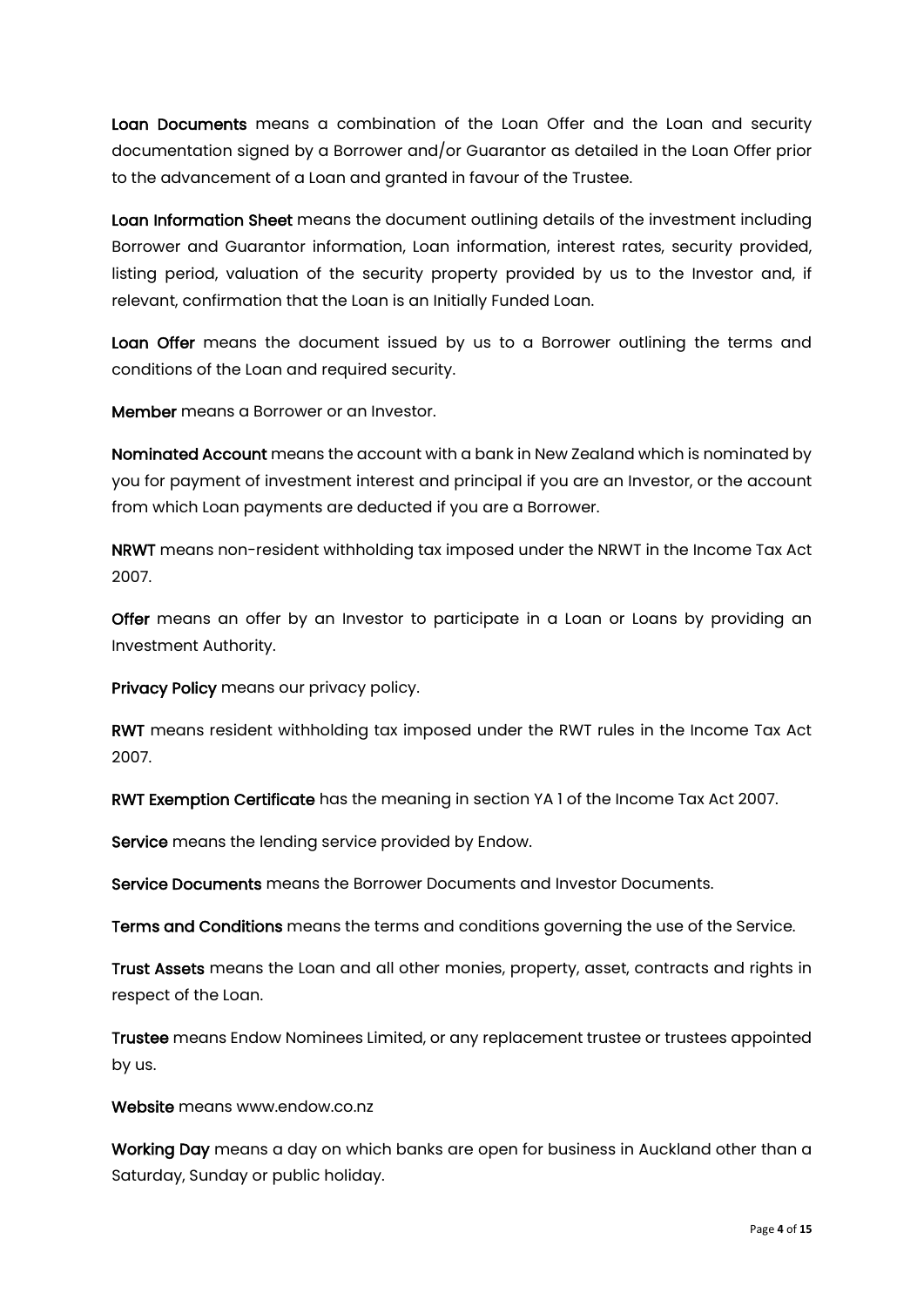- 6. In this document:
	- a. Words importing the singular shall include the plural and vice versa;
	- b. headings are for convenience only and do not affect the interpretation of these terms;
	- c. an expression importing a person includes any company, trust, partnership, joint venture, association or other body corporate and any Government Agent as well as an individual; and
	- d. references to a document or agreement include that document or agreement as amended or replaced from time to time

#### ELIGIBILITY CRITERIA

- 7. To qualify as a Borrower, you, your directors and/or trustees (as applicable), must:
	- a. be 18 years of age or older (if you are a natural person);
	- b. be incorporated or constituted in New Zealand (if you are a company or trust);
	- c. have a New Zealand domiciled bank account;
	- d. not be bankrupt, insolvent or in liquidation;
	- e. have no previous convictions for fraud or dishonesty;
	- f. otherwise comply with the laws of New Zealand;
	- g. provide all the information as required on the application form or as otherwise requested by us at any time; and
	- h. pass our verification requirements in relation to identity (and the identity of any directors, trustees and/or senior managers (if applicable)) and personal information to our sole satisfaction.
- 8. To qualify as a Borrower, you (and any directors and/or trustees and/or senior managers (if applicable)) must satisfy our identity verification checks, which may take place at any time, and will be required to provide:
	- a. full legal name/s;
	- b. date of birth (if applicable);
	- c. residential address or registered address (whichever is applicable);
	- d. proof of address if not resident in New Zealand;
	- e. copy of their passport or driver's licence;
	- f. New Zealand IRD number and RWT rate applicable or NRWT rate (whichever is applicable);
	- g. New Zealand bank account number; and
	- h. if the Borrower is a trust, the trust deed and any ancillary retirements/appointments of trustees (if applicable).
- 9. Endow may, by providing written notice, impose further eligibility conditions at any time that must be fulfilled by a prospective Borrower.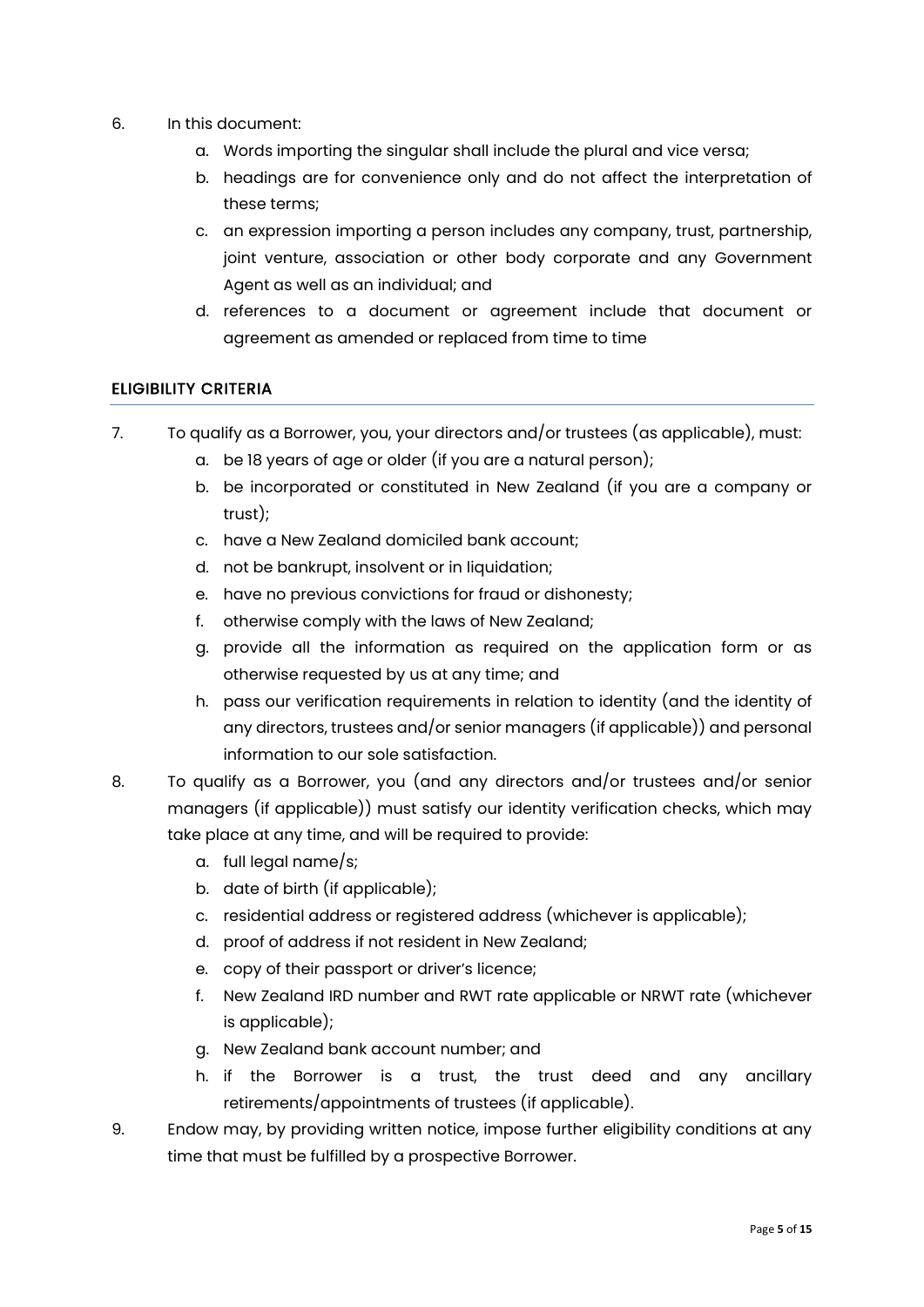#### REGISTRATION AS BORROWER

- 10. To register as Borrower and apply for a Loan, you must:
	- a. Provide us with a fully completed the Borrower application form. You must provide the full details and information required to verify your identity and if the proposed Borrower is not a natural person, the identity of its directors, trustees and senior managers (as applicable) as detailed on the Borrower application form or as otherwise requested by us at any time.
	- b. Fully and completely provide all of the information in the Borrower application form or as otherwise requested by us at any time, including making the required declarations.
	- c. Pass the following checks completed by us:
		- i. identity verification checks;
		- ii. credit checks for each Borrower/s, (including director/s and trustee/s) and Guarantor/s (if any);
		- iii. Companies Office checks (if required);
		- iv. online checks;
		- v. background checks; and
		- vi. any other checks we deem appropriate in our sole discretion.
	- d. Satisfy the minimum standards contained in our Fraud and Anti-Money Laundering Policy and Fair Dealing Policy as published on the Website.
	- e. Once you have been accepted as a Borrower by us, you will receive a confirmation of your acceptance which will include your client reference number. Once you have been accepted as a Borrower, you will be subject to on-going checks of your identity (and the identity of any of your directors, trustees and senior managers (if applicable)) which may take place at any time.

#### HOW LOANS ARE MADE

#### APPLYING FOR A LOAN

- 11. Loan Applications are made by Borrowers (either directly or through third party mortgage brokers). The Loan Application must include:
	- a. Loan amount requested;
	- b. type of Loan;
	- c. purpose of Loan;
	- d. term of Loan;
	- e. details of any security offered;
	- f. registered valuation of property offered for security;
	- g. details of the Borrower's ability to service the Loan;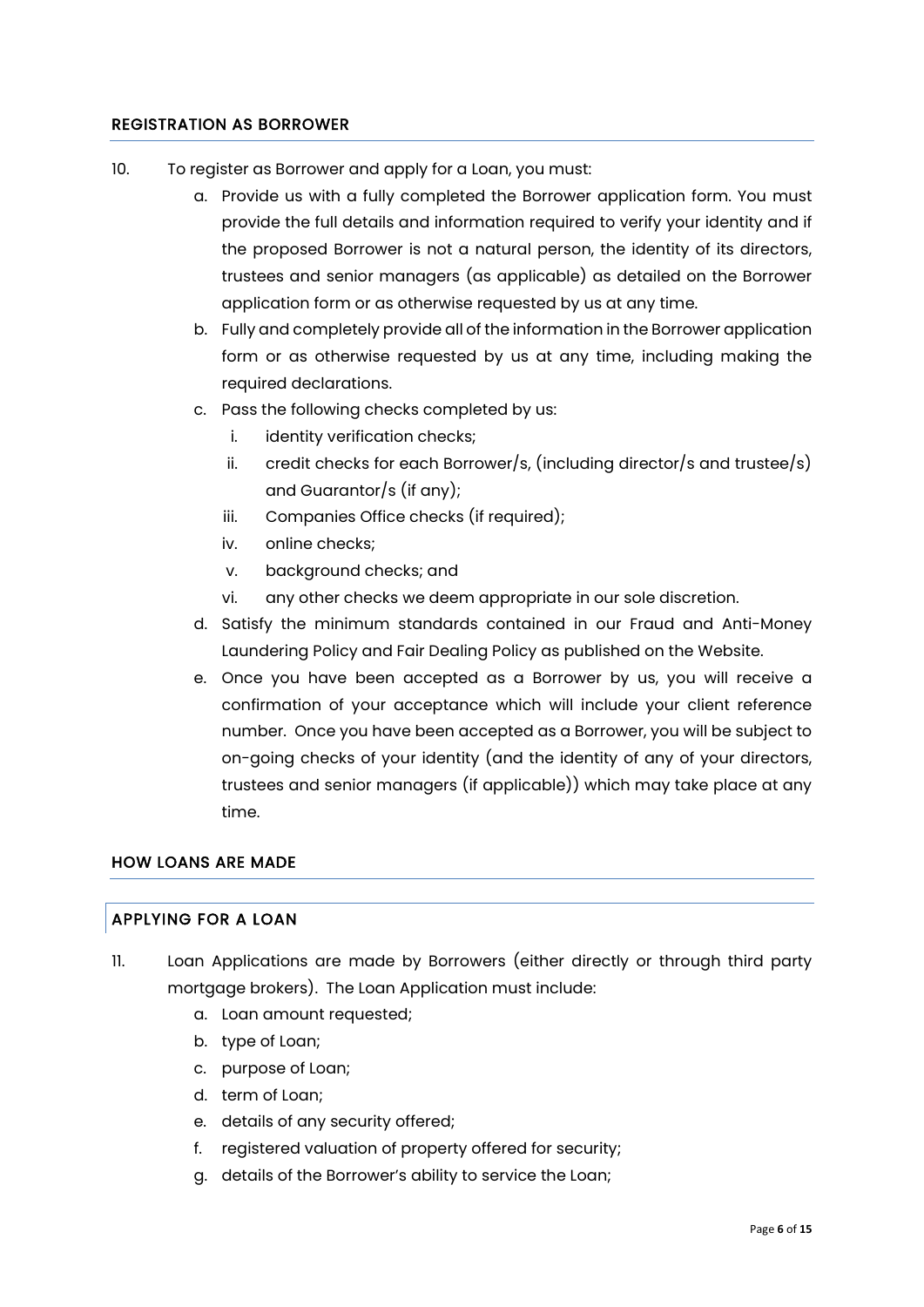- h. if the Borrower is a Trust or Company, name and address of the Guarantor/s to satisfy our identity verification checks; and
- i. proposed drawdown date of the Loan.
- 12. If it is there is to be more than one Borrower for a Loan, each Borrower must be approved by us.
- 13. If there is more than one Borrower:
	- a. each Borrower is jointly and severally liable for all obligations under the Loan Documents; and
	- b. we can rely on instructions or directions relating to the Loan from any one Borrower as being provided on behalf of all of the Borrowers.
- 14. The Loan Application will be reviewed by Endow who will have the sole discretion to decide whether to accept or decline the Loan Application or seek further information or documentation from the Borrower and/or Guarantor/s to support the Loan Application.
- 15. If the Loan Application is approved, Endow will assign it an interest rate and Commission rate and issue a Loan Offer to the Borrower. When assigning an interest rate and commission rate, Endow will give consideration to:
	- a. The current market conditions relation to interest rates for loans comparable to that sought by the Borrower;
	- b. The strength of the security being offered to Investors;
	- c. The ability of the Borrower to service the Loan; and
	- d. The general risk profile of the Loan (including the risk of non-payment) following a review of all relevant factors including (but not limited to) those referred to above.
- 16. Once the Loan Offer has been signed by the Borrower, the Borrower is committed to entering into the Loan once it becomes fully subscribed.
- 17. Endow may choose to publish the Loan on the Website for subscription, or complete subscription directly with Investors. Endow will decide in its sole discretion whether to publish the Loan Application on its Website giving due consideration to the type of loan and timeframes involved.
- 18. If a Loan is not fully subscribed by the end of the Listing Period, the Borrower may choose to extend the Listing Period for an additional ten working day period, or withdraw their Loan Application. If this occurs, notification will be provided to Investors who have subscribed to the Loan of the extension of the Listing Period.
- 19. No further extension will be offered if the Loan remains not fully subscribed at the end of the extension period.
- 20. If any Borrower (or any director, senior manager or trustee (if, and as, applicable)) fails the identity check or any other check we may require from time to time, we will advise and seek further information from them.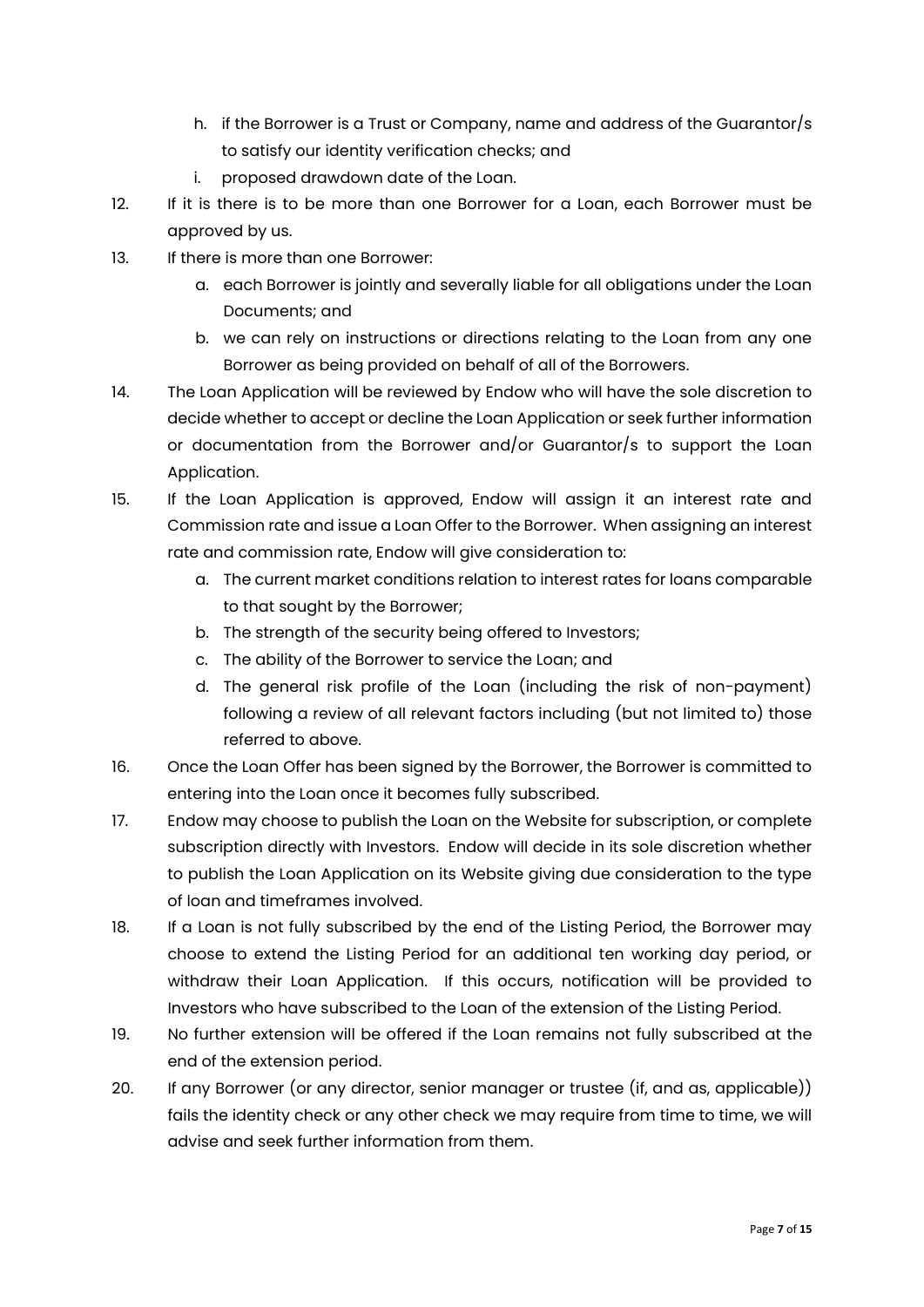# SECURITY AND GUARANTEES

- 21. The security you provide in relation to a Loan will be held by the Trustee.
- 22. If we require you to provide a guarantee, you must ensure that each Guarantor signs the Loan Documents, and provides us with all information we require in relation to the Loan, the Guarantors and the guarantee.

## SETTLEMENT OF THE LOAN

- 23. Your Loan will be settled in accordance with the terms set out in the Loan Documents.
- 24. As part of settlement of your Loan, you authorise us, acting on behalf of the Trustee, to deduct the following fees:
	- a. application fee;
	- b. broker fee (if applicable); and
	- c. legal fees associated with the preparation and completion of the Loan Documents and registration of securities,

from the value of the Loan advanced by the Trustee under the Loan Documents and to transfer it to our account. The balance of the Loan will be transferred to your Nominated Account.

#### CONSENT TO DISCLOSURE TO INVESTORS

- 25. You agree to us disclosing the following personal information to Investors who have provided a completed Investment Authority in respect of a Loan Application made by you:
	- a. your identity information;
	- b. Guarantor identity information (if applicable);
	- c. your Loan application;
	- d. any identity and credit checks undertaken on the Borrower (and, if applicable Directors and/or Trustees and/or senior managers) and Guarantor; and
	- e. any Loan history the Borrower has with Endow.
- 26. Endow will review the disclosure information prior to publication and distribution to ensure it is easily understandable.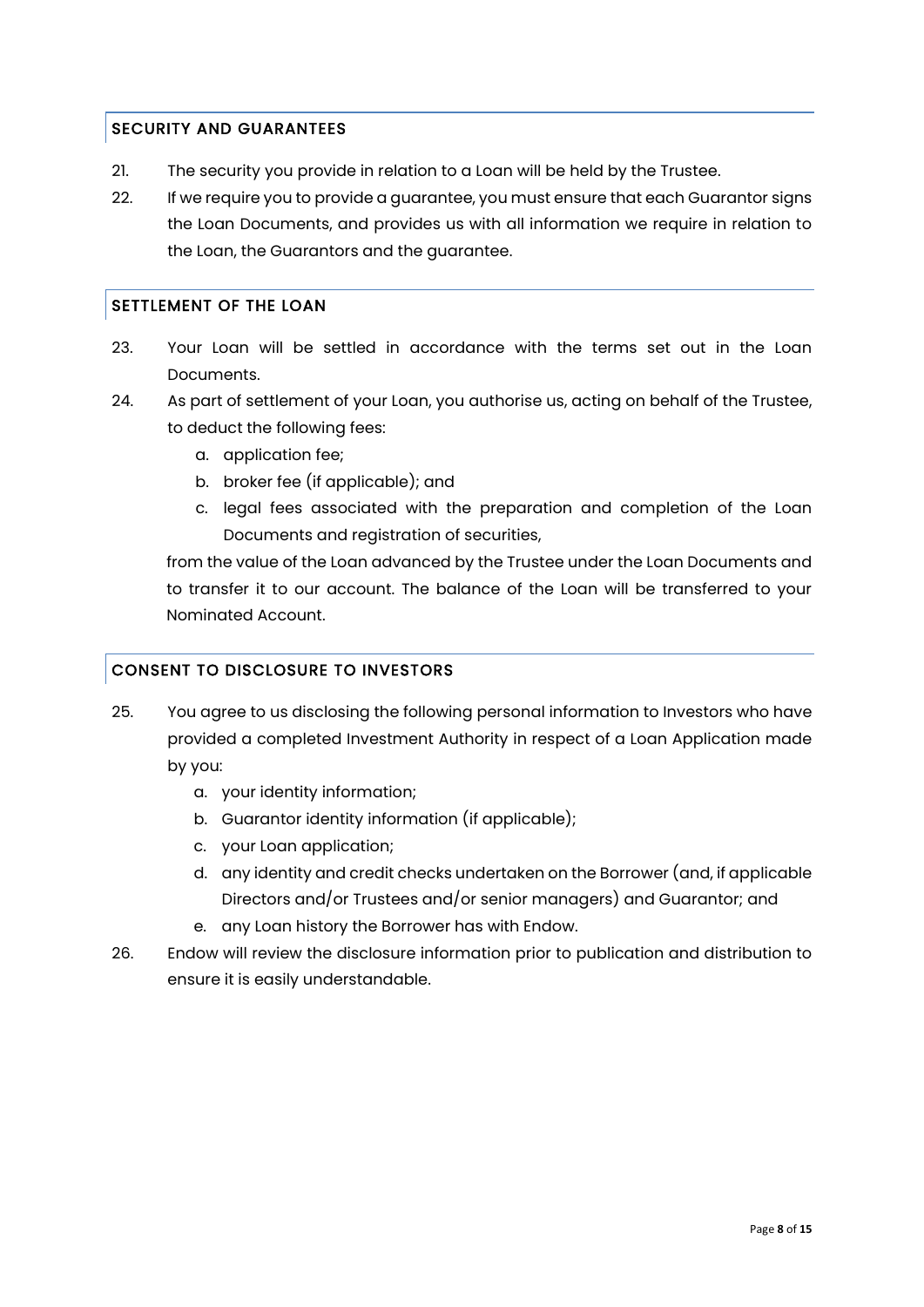#### LOAN MAINTENANCE

#### PAYMENTS

27. You must pay all interest and Commission payments required to be paid under the Loan Documents on the 1<sup>st</sup> day of every month during the term of a Loan.

#### REPAYMENTS

- 28. You must repay the Loan in accordance with the terms of the Loan Documents prior to expiration of the term of the Loan.
- 29. We may decide, in our sole discretion, whether to charge an early repayment fee which will be paid to each Investor in proportion to their share of the Loan on repayment. Our discretion will be exercised after consideration of:
	- a. The length of the unexpired period of the Loan term as at the date of early repayment; and
	- b. The likelihood Endow would be able to offer Investors replacement investment option/s on terms no less favourable than those applying to the current Loan.
- 30. Notification to Investors of any repayment will be made within seven days of repayment.

#### MONITORING DEFAULTS AND REPAYMENTS

- 31. We have a system in place to keep track of Loan interest, repayments, and any arrears. This includes weekly reporting to Endow's Managing Director.
- 32. We also provide detailed monthly reports to the Board of Directors which includes the following information:
	- a. number and volume of Loans;
	- b. amount of un-invested funds held by the Trustee;
	- c. number of applications awaiting approval; and
	- d. list of Loans due to expire within the following month.
- 33. In the event the Loan falls into default as defined in the Loan Documents, default proceedings (described below) will be issued and the debt listed on the Borrower's credit file. We will take into account any factors that we consider relevant including our assessment of the likelihood that the Borrower will start a repayment plan.

# DEFAULT

- 34. If you default on an interest payment, we will:
	- a. Immediately contact you to ascertain the reason for the default.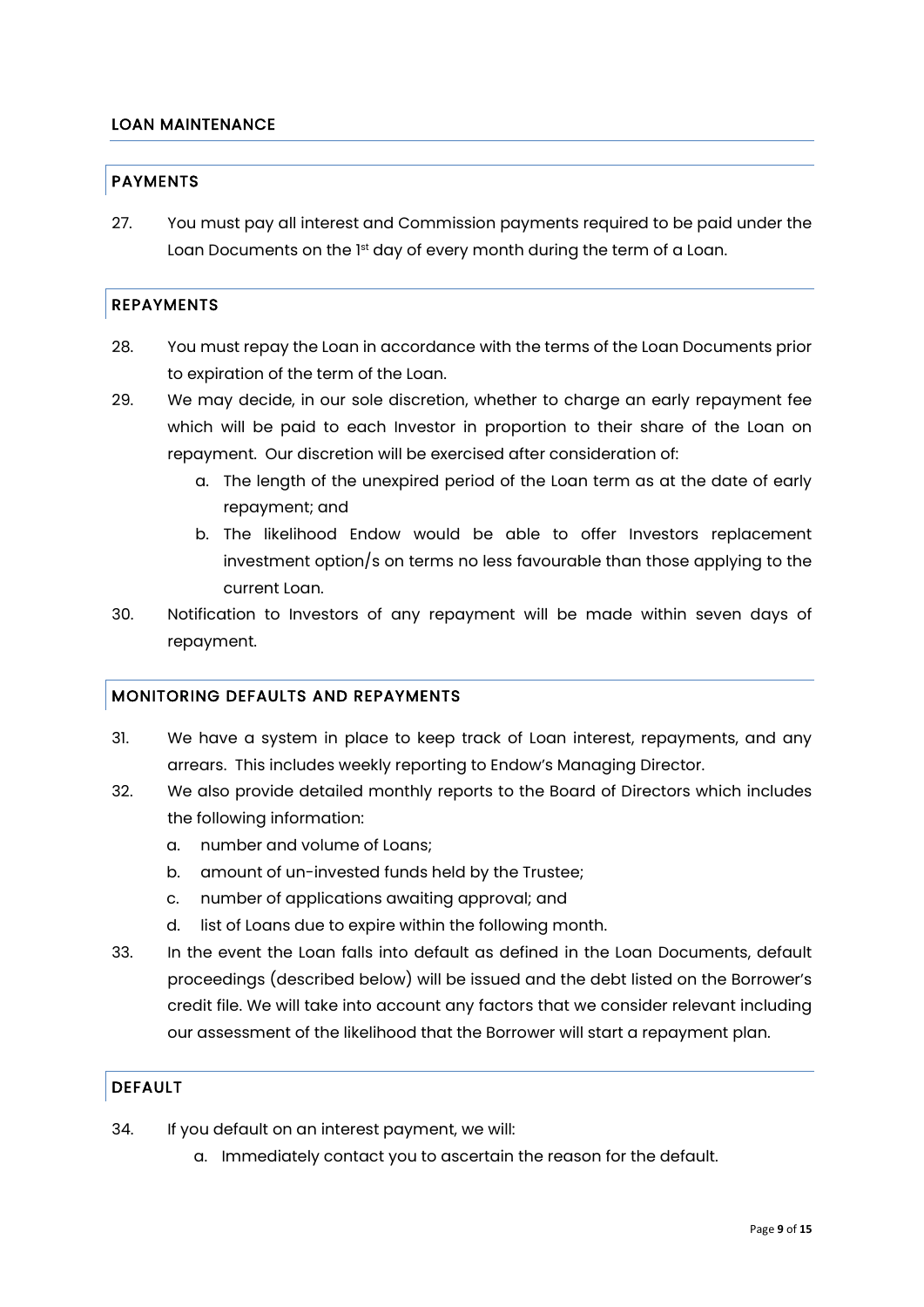- b. If the default is not remedied within 7 days, issue a letter of demand and default interest will apply to the default period.
- c. If the default remains outstanding for a period of 30 days, manage the default in accordance with the Declaration of Trust, which includes.
	- i. continuing to manage the Loan default;
	- ii. reporting the default to a credit reporting agency;
	- iii. instructing the nominated solicitors to take steps to recover the Loan; and
	- iv. appointing a receiver or liquidator to recover the Loan (if applicable).
- d.

# FEES & CHARGES

- 35. All fees and charges payable by the Borrower are detailed in the Fee Scheule attached.
- 36. All fees and charges may be changed immediately if required by legal or regulatory development or change, or (at its sole discretion) by Endow providing 20 Working Days' notice to you of such change.
- 37. Endow hereby acknowledges, and you hereby agree, that in the event that:
	- a. a Loan is not fully subscribed at the end of a Listing Period and you opt to withdraw the Loan Application, you will pay Endow[i](#page-14-0) an application fee equal to an amount of 1% of the funds subscribed to the Loan;
	- b. a Loan is fully subscribed, you will pay to Endow an application fee, calculated as a percentage of the Loan amount; and
	- c. a Loan is fully subscribed and drawn down, you will pay to Endow a Commission fee, as set out in the Loan Offer.

#### ENDOW

- 38. The Investors and the Trustee have appointed us to act as agent for the Trustee in relation to:
	- a. entering into this agreement and other Borrower Documents on the Trustee's behalf in relation to the use of the Service by Borrowers;
	- b. entering into Investor Documents on the Trustee's behalf in relation to the use of the Service by Investors;
	- c. opening and aEndownistering the Investor Account and Clearing Account;
	- d. entering into Loan Documents with Borrowers and any Guarantors on the Trustee's behalf;
	- e. transferring funds and otherwise settling all Loans in accordance with the Loan Documents;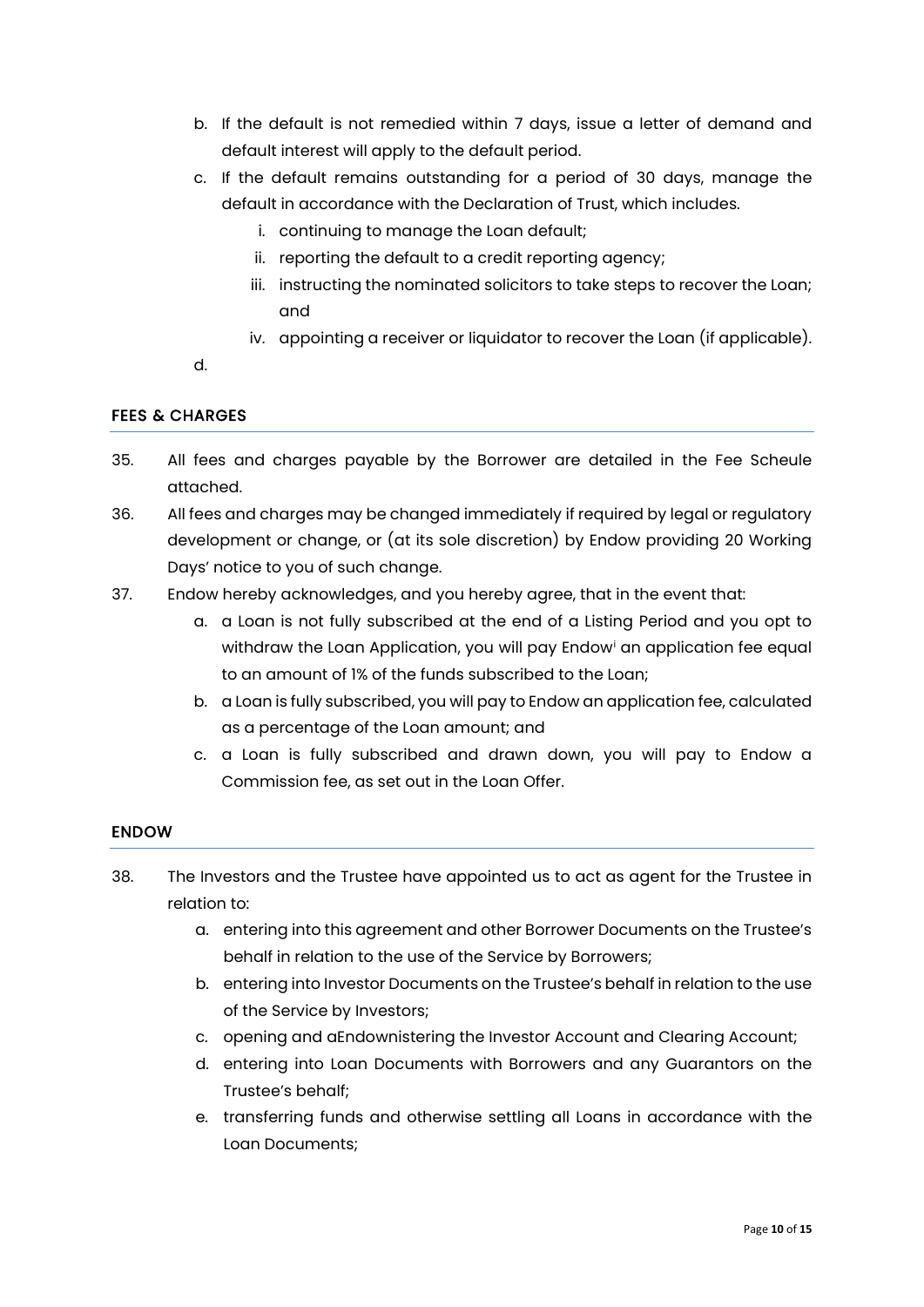- f. aEndownistering (including by collection and enforcement) Loans and any security or guarantee, and providing the Borrower Disclosure and any required disclosure to Guarantor(s) for the purposes of the CCCFA;
- g. transferring any funds to the Investor which are or may become payable from time to time in accordance with the terms of this agreement;
- h. performing all or any of the other functions or obligations of the Trustee under this agreement or any other agreement relating to the Loans; and
- i. performing all or any other functions including entering into any other agreement or documentation which are reasonably incidental to any of the functions or duties set out in this paragraph.
- 39. You agree to our appointment as the Trustee's agent on the basis set out above.
- 40. You agree that we may process direct debit payments in relation to any of the fees set out in this agreement that may become due and payable by you from time to time.
- 41. To the extent permitted by law, we may delegate any of our rights, functions or duties set out in this agreement to any member of our corporate group or third party approved by the FMA for the purposes of business continuity. Any delegation will not relieve us of any liability under this agreement.

# **WARRANTIES**

- 42. You warrant to Endow that:
	- a. you meet the eligibility criteria to become a Borrower;
	- b. all information you provide to us is true, accurate and complete and there is no information which has not been provided which would impact on Endow's decision to approve you as a Borrower;
	- c. you will provide Endow with updated information in respect of yourself and your Associated Persons if your circumstances materially change, there are any changes to the information previously provided by you to us or on becoming aware of any errors or omissions in respect of any information previously provided; and
	- d. you will not borrow or raise capital of more than \$2,000,000.00 in any 12 month period using any peer-to-peer lending service, equity crowd funding platform or under the "small offers" exemption under the FMCA as contemplated under the Act including through our Service. This limit applies to each Borrower.
- 43. You will comply with all laws of New Zealand in connection with the use of the Service.
- 44. You accept and agree to comply with and be bound by:
	- a. this agreement;
	- b. Endow's Fair Dealing Policy and Fraud & Anti-Money Laundering Policy as published on the Website from time to time; and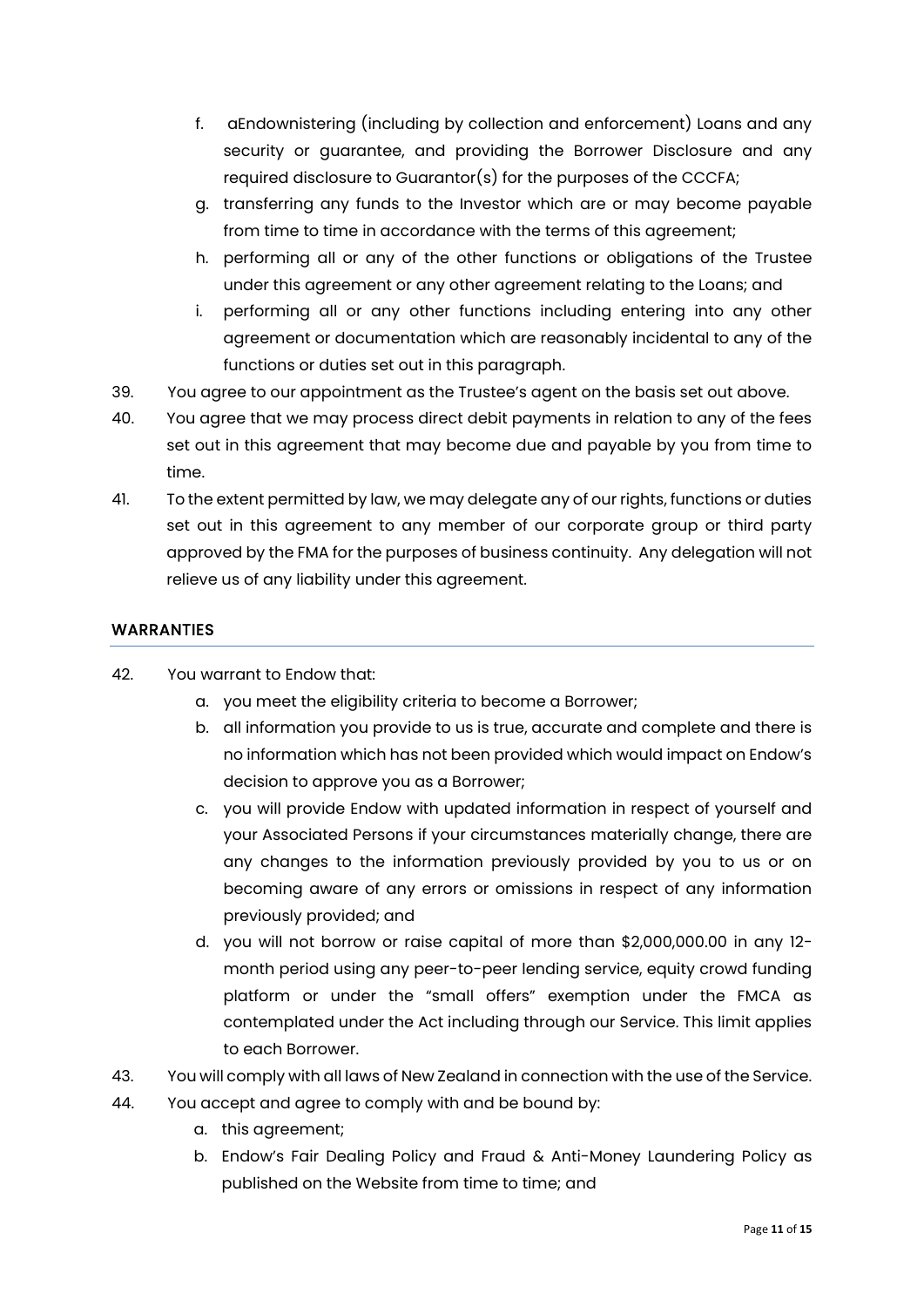- c. any decision of Endow in relation to whether your conduct has breached Endow's policies, the FMCA or any other applicable law and any decision concerning your membership or use of the Service.
- 45. Endow, the Borrower and all Investors participating or proposing to participate in a Loan may have initial or on-going customer due diligence and other obligations under the AML/CFT Act and ancillary regulations, directives or guidelines. You agree to promptly provide on request any information and documents reasonably required by Endow to comply with those obligations. You herewith authorise Endow to disclose any information or documents it holds about you or your Associated Persons to any regulatory body for this purpose.
- 46. You acknowledge that you do not rely on Endow's judgment as to the suitability or otherwise of Loans obtained through the Service for your specific needs.
- 47. You agree that Endow may communicate with you by electronic means for the purposes of marketing to you.

#### WEBSITE ACCESS

- 48. Endow does not guarantee that access to the Website will be available at all times and you acknowledge that Endow will not be liable to you for any loss whatsoever arising from the inability to access the Website.
- 49. Endow may at any time, and in its absolute discretion, do any one or more of the following, without giving any reasons prior to notice to a Borrower:
	- a. immediately terminate this agreement;
	- b. suspend your access to the Service and remove you as a Borrower;
	- c. remove content from the Website;
	- d. refuse to publish content on the Website;
	- e. disclose any information necessary to comply with this agreement, any Service Documents and any New Zealand law; and
	- f. publish a censure or statement relating to your conduct or the conduct of any of your Associated Persons. You hereby agree to waive all claims you (or your Associated Person) may have in respect of such censure or statement and shall indemnify Endow against any claims.

#### INSPECTION AND PRIVACY ACT

- 50. In order to assist us to determine whether you are complying with this agreement and the laws of New Zealand, we may from time to time require you, your directors, your trustees, senior managers or any other Associated Person to provide any documents or further information for inspection.
- 51. You herewith consent to us providing to the FMA any and all documents or records we have in respect of you that the FMA may request.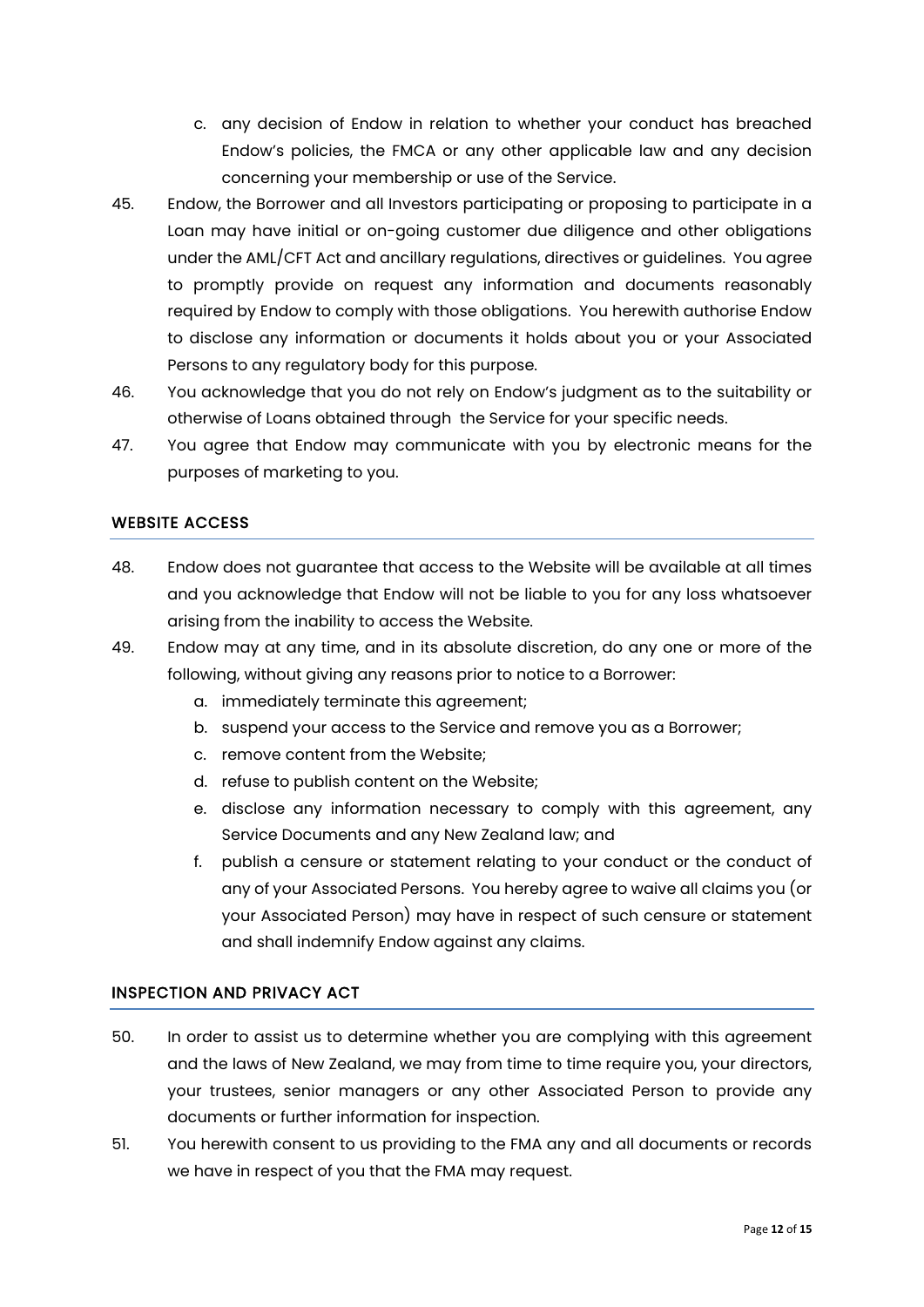- 52. You understand and agree that from time to time Endow will ask you, any Guarantor or Associated Person for personal information for Endow to use Veda's credit reporting services and Verifi's identity checking services. You agree that:
	- a. Veda/Verifi will give Endow information for that purpose.
	- b. Endow will give personal information to Veda/Verifi and that Veda/Verifi will hold that information on their systems to use it to provide their reporting service.
	- c. When other Veda customers uses the Veda credit reporting service, Veda may give the information to those customers.
	- d. Endow may use Veda credit reporting services in the future for purposes related to the provision of peer to peer lending services. This may include using Veda's monitoring services to receive updates if any of the information held about you changes;.
	- e. If you default in your payment obligations to Endow, information about the default may be provided to Veda and Veda may give information about the default to other Veda customers.

# COMPLAINTS & DISPUTE RESOLUTION

- 53. If any dispute arises between you and Endow which the parties are unable to resolve by negotiation, the dispute shall be referred to our dispute resolution service, Financial Disputes Resolution Scheme and its determination shall be final and binding on the parties.
- 54. Endow and the Trustee are registered under the Financial Service Providers (Registration and Dispute Resolution) Act 2008 to provide the Service and are each a member of the Financial Disputes Resolution Scheme.

#### LIABILITY & INDEMNITY

- 55. Endow, the Trustee and Endow's and the Trustee's directors, shareholders, employees and agents are not in any way liable for:
	- a. the failure of any Borrower payments;
	- b. any failure by us or the Trustee to comply with this agreement where the failure or non-compliance is outside of our or the Trustee's reasonable control;
	- c. failure of any Loan Application to be fully subscribed by Investors.
- 56. All liability we have to you is excluded except liability arising from the Consumer Guarantees Act 1993 that cannot be contracted out of.
- 57. We are not liable to you, and we do not have to pay you for any loss caused by, or resulting from, any action or inaction by us. This exclusion includes loss of profits,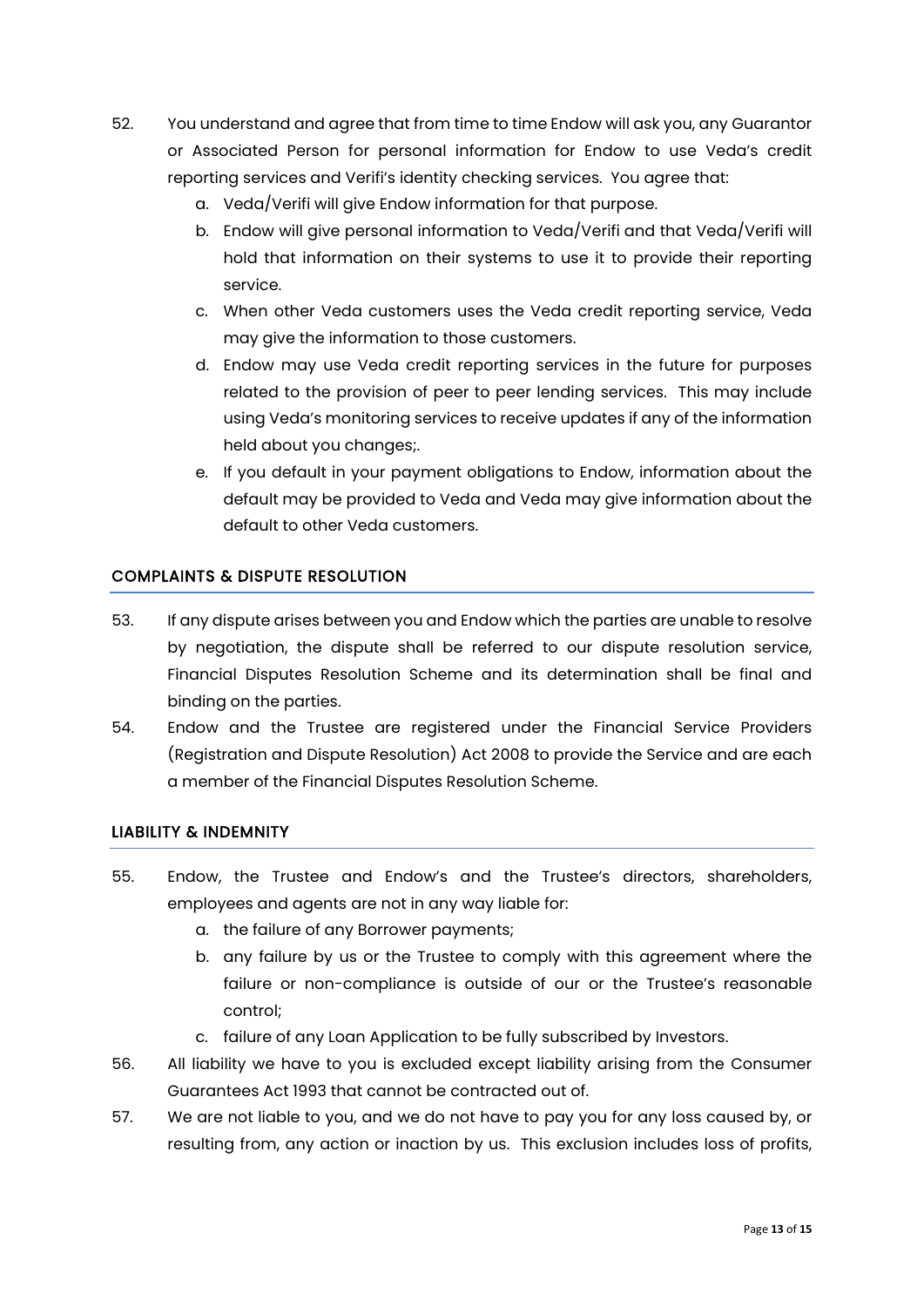savings, revenue or business and covers any liability arising from breach of contract or in tort and negligence.

- 58. You hereby indemnify us against all liabilities, loses and costs (including legal costs) incurred by us arising out of or in connection with any action or inaction we take in relation to your Loans in accordance with this agreement.
- 59. You hereby indemnify us against any liability we incur to any Investor or third party arising out of or in connection with your Loan, your performance or breach of the Borrower Documents, your use of the Service, and any information published in relation to your Loan or your use of the Service.

#### **MISCELLANEOUS**

- 60. This agreement shall be governed by, and interpreted in accordance with the laws of New Zealand, and each party submits to the jurisdiction of the New Zealand courts.
- 61. You may not assign, transfer or otherwise deal with any of your rights or obligations under this agreement without our prior written consent. Such consent may be given or withheld at our own discretion.
- 62. Any indemnity or obligation of confidentiality under this agreement is independent from the other obligations of the parties and survives the termination of this Agreement.
- 63. The rights of obligations of the parties under this agreement do not merge on completion of any transaction completed by this agreement.
- 64. This agreement constitutes the entire agreement between the parties in connection with its subject matter and supersedes all previous arrangements or understandings between the parties in connection with its subject matter. The terms of this agreement prevail over any other terms that may appear on the Website or in other documents, unless we determine otherwise at our sole discretion.
- 65. We may amend any Service Document by providing notice of the amendments on the Website or by mail or electronic means.
- 66. You agree that we may use the email address provided in your application (or such other email address provided by you from time to time) to provide notices, communications and/or any disclosures to you. Any electronic communication will be deemed to have been received by you when it is transmitted by us.
- 67. Any notice or communication provided by you must be provided by email to: [team@endow.co.nz.](mailto:team@endow.co.nz)